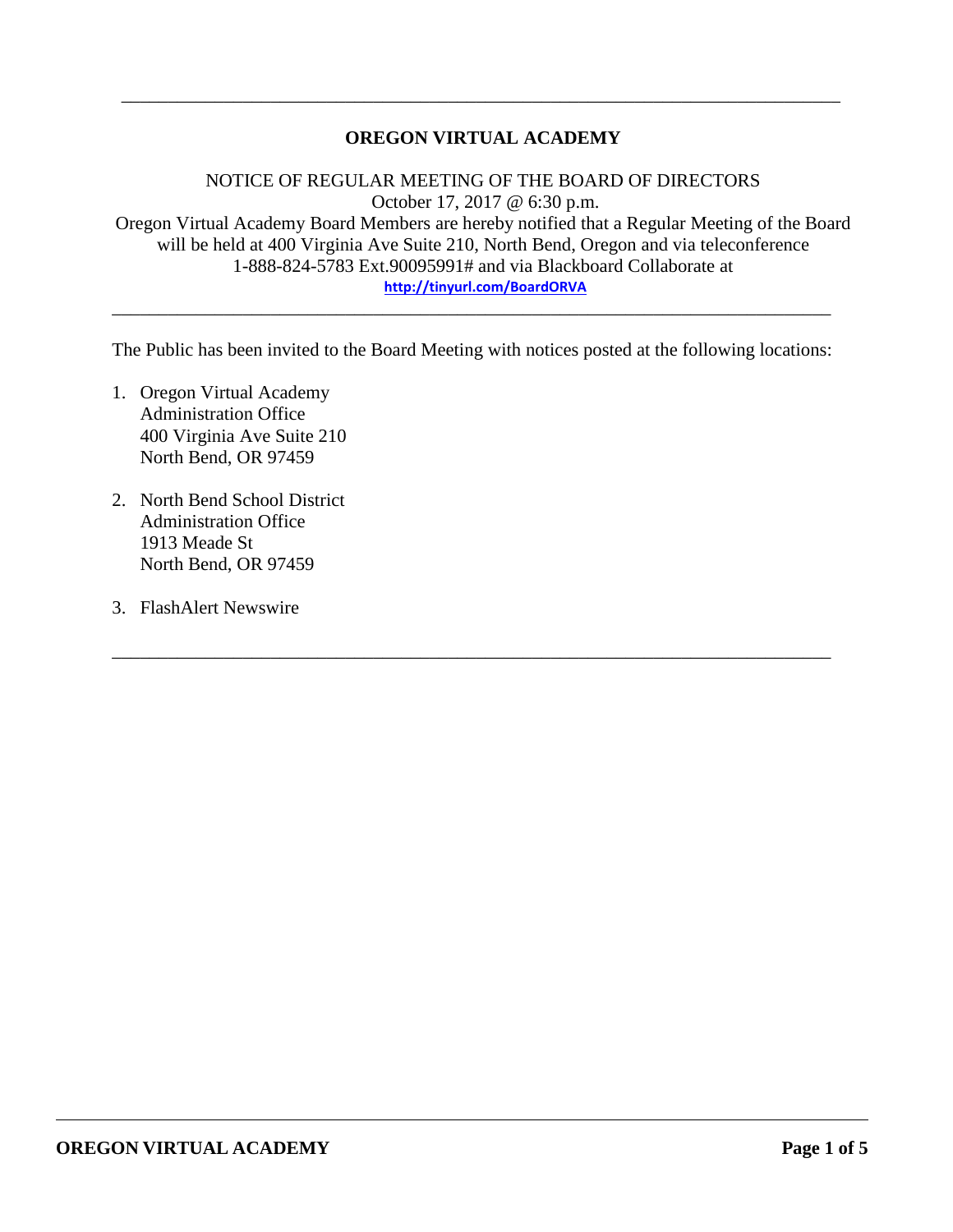### **AGENDA REGULAR MEETING AGENDA**

# **BOARD OF DIRECTORS OREGON VIRTUAL ACADEMY**

**Tuesday, October 17th , 2017 6:30 p.m.** ORVA Office 400 Virginia Ave Suite 210 North Bend, OR 97459

# **INSTRUCTIONS FOR PRESENTATIONS TO THE BOARD BY PARENTS AND CITIZENS**

The Oregon Virtual Academy welcomes your participation at the School's Board meetings. The purpose of a public meeting of the Board of Directors is to conduct the affairs of the School in public. We are pleased that you are in attendance and hope that you will visit these meetings often. Your participation assures us of continuing community interest in our School. To assist you in the ease of speaking/participating in our meetings, the following guidelines are provided.

- 1. Agendas are available to all audience members at the door to the meeting or by requesting the agenda from School Officials (541-751-8060).
- 2. The "Public Comment" portion is set aside for members of the audience to raise issues that are not specifically on the agenda. These presentations are limited to three (3) minutes and total time allotted to non-agenda items will not exceed fifteen (15) minutes. The Board may give direction to staff to respond to your concern or you may be offered the option of returning with a citizen-requested item.
- 3. When addressing the Board, speakers are requested to stand, to state their name and address, and to adhere to the time limits set forth.
- 4. Citizens may request that a topic related to school business be placed on a future agenda by submitting a written request at least seventy-two (72) hours in advance of any regular meeting. Once such an item is properly placed on the agenda, the Board can respond, interact, and act upon the item.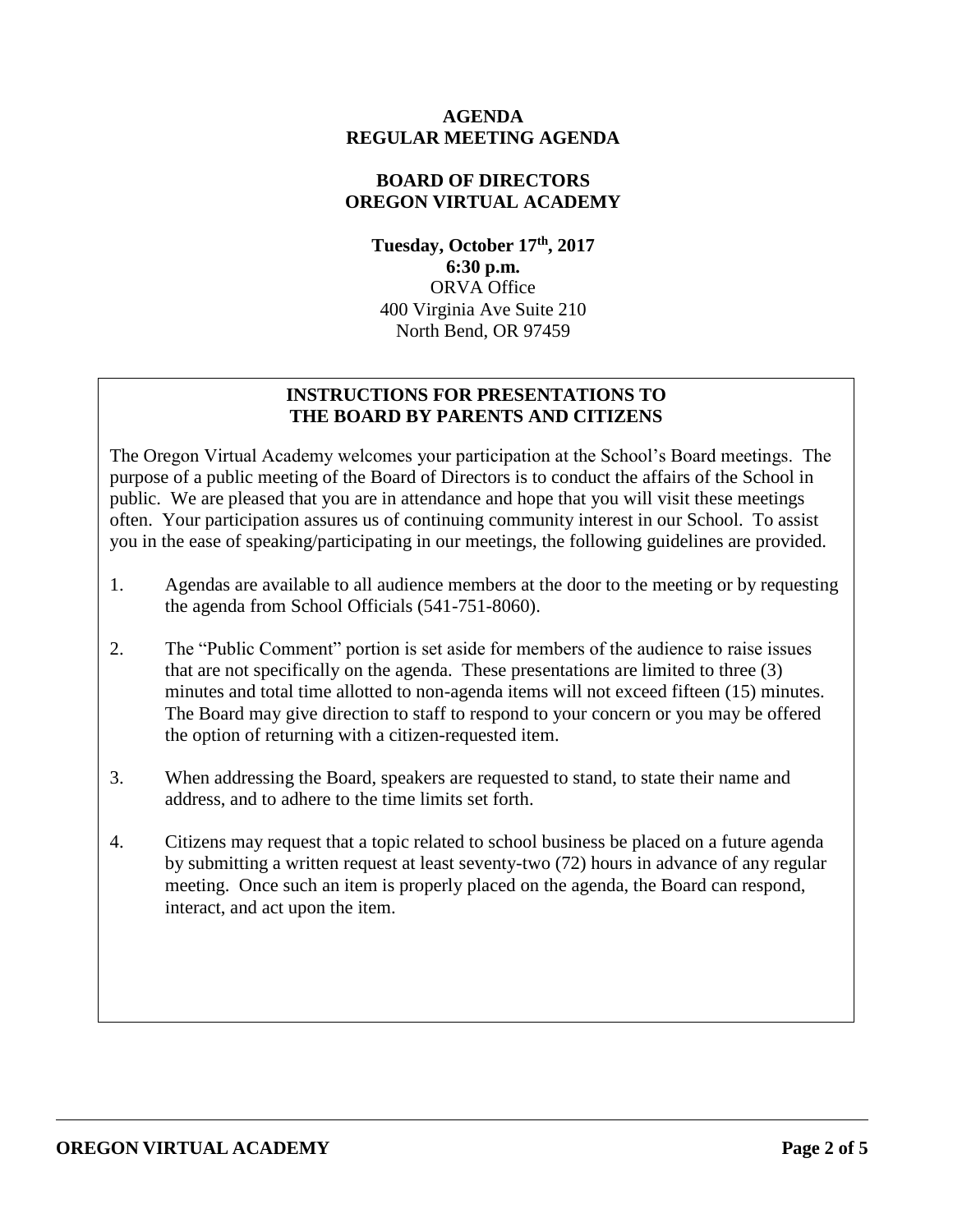## **I. PRELIMINARY**

**A.** Call To Order

Meeting was called to order by the Board Chair at P.M.

**B.** Roll Call

| <b>Member</b>       | Title                      | Term      | <b>Present</b> | <b>Absent</b> | In | Out |
|---------------------|----------------------------|-----------|----------------|---------------|----|-----|
| Mr. Paul Tannahill  | Member                     | 2015-2018 |                |               |    |     |
| Mr. Michael Herndon | Member                     | 2015-2018 |                |               |    |     |
| Vacant              | Member                     | 2016-2019 |                |               |    |     |
| Mr. Steven Isaacs   | Member                     | 2016-2019 |                |               |    |     |
| Mr. Brian Bray      | Temporary<br>Chairman      | 2016-2019 |                |               |    |     |
| Mr. Barry Jahn      | Temporary<br>Vice Chairman | 2017-2020 |                |               |    |     |
| Mr. Sean Weidert    | Temporary<br>Treasurer     | 2017-2020 |                |               |    |     |

**C.** Approval of Previous Board Meeting Minutes Approve the September  $19<sup>th</sup>$ , 2017 Meeting Minutes.

| <b>Member</b>       | <b>Motion</b> | Aye           | <b>No</b>                     | <b>Abstain</b> | <b>Absent</b> |
|---------------------|---------------|---------------|-------------------------------|----------------|---------------|
| Mr. Paul Tannahill  |               |               |                               |                |               |
| Mr. Michael Herndon |               |               |                               |                |               |
| Vacant              |               |               |                               |                |               |
| Mr. Steven Isaacs   |               |               |                               |                |               |
| Mr. Brian Bray      |               |               |                               |                |               |
| Mr. Barry Jahn      |               |               |                               |                |               |
| Mr. Sean Weidert    |               |               |                               |                |               |
| Motion              | Carried(      | Not Carried() | Vote <sub>1</sub> (A) (N)(Ab) | Tabled(        |               |

# **II. COMMUNICATIONS**

**A.** PUBLIC COMMENTS:

No individual comment shall be for more than three (3) minutes and the total time for this purpose shall not exceed fifteen (15) minutes. Board members may respond to comments however no action can be taken. The Board may give direction to staff following comment.

# **B.** BOARD/STAFF DISCUSSION

- 1. Head of School Report:
	- a. HOS Report Mr. Werlein, Head of School
		- i) School Data and General Report
		- ii) Development of Monthly "Dashboard"
		- iii)School Improvement Goals
		- iv)Teacher Pulse Check Survey Results
		- v) Analysis and Discussion of Exit Interviews/Letters of Resignation
		- vi)Family Satisfaction Survey Results
		- vii)OSBA Associate Member Update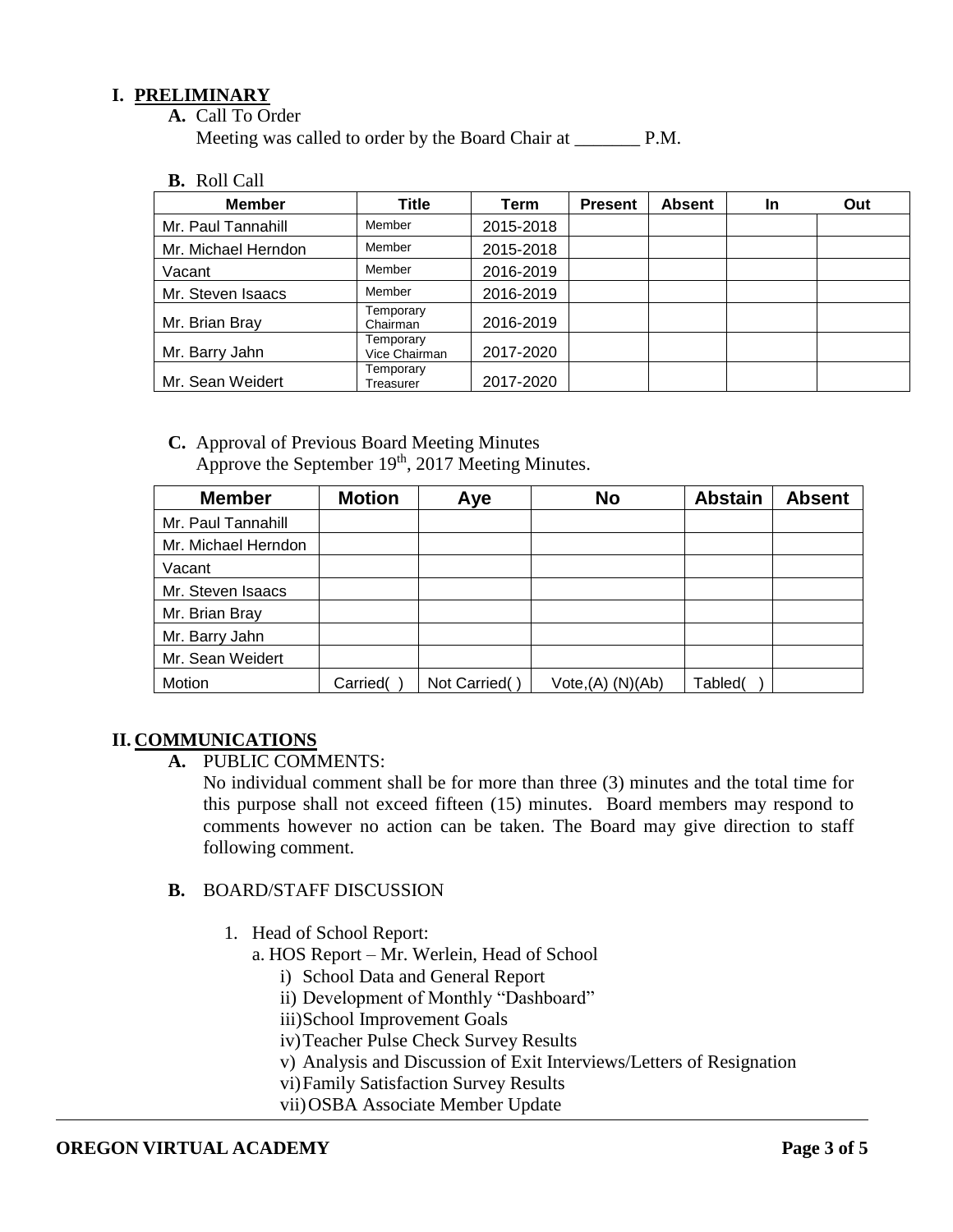viii)Legislative Update – Extra Curricular Fees ix)Substitute Teacher Policy Update x) ORVA Board Access to Reserve Fund

- 2. Board of Directors Discussion:
	- a. Committee Updates
		- i) Finance Committee Mr. Bray, Board Member
		- ii) Teacher to Board Committee Mr. Jahn, Board Member
		- iii) Professional Services Committee Mr. Bray, Board Member
		- iv)Policy Committee Mr. Herndon, Board Member

### **III. CONSENT AGENDA ITEMS**

All matters listed under the consent agenda are considered by the Board to be routine and will be approved/enacted by the Board in one motion in the form listed below. Unless specifically requested by a Board member for further discussion or removed from the agenda, there will be no discussion of these items prior to the Board votes on them. The Head of School recommends approval of all consent agenda items.

#### **A.** ITEMS FOR APPROVAL

- 1. New Hires
- 2. Staff Resignations
	- a. Michelle McCauley Special Education Teacher
	- b. Heidi Vogel Primary Teacher
	- c. Tyler Martin Substitute Teacher
- 3. K12 Invoice Payment

Motion Second

### **IV.SCHEDULED FOR ACTION**

- **A.** PERSONNEL
- **B.** BUSINESS

1. IV-BDRPT-01\_10-17-17 Consideration to Approve 2017-2018 Revised Employee Handbook